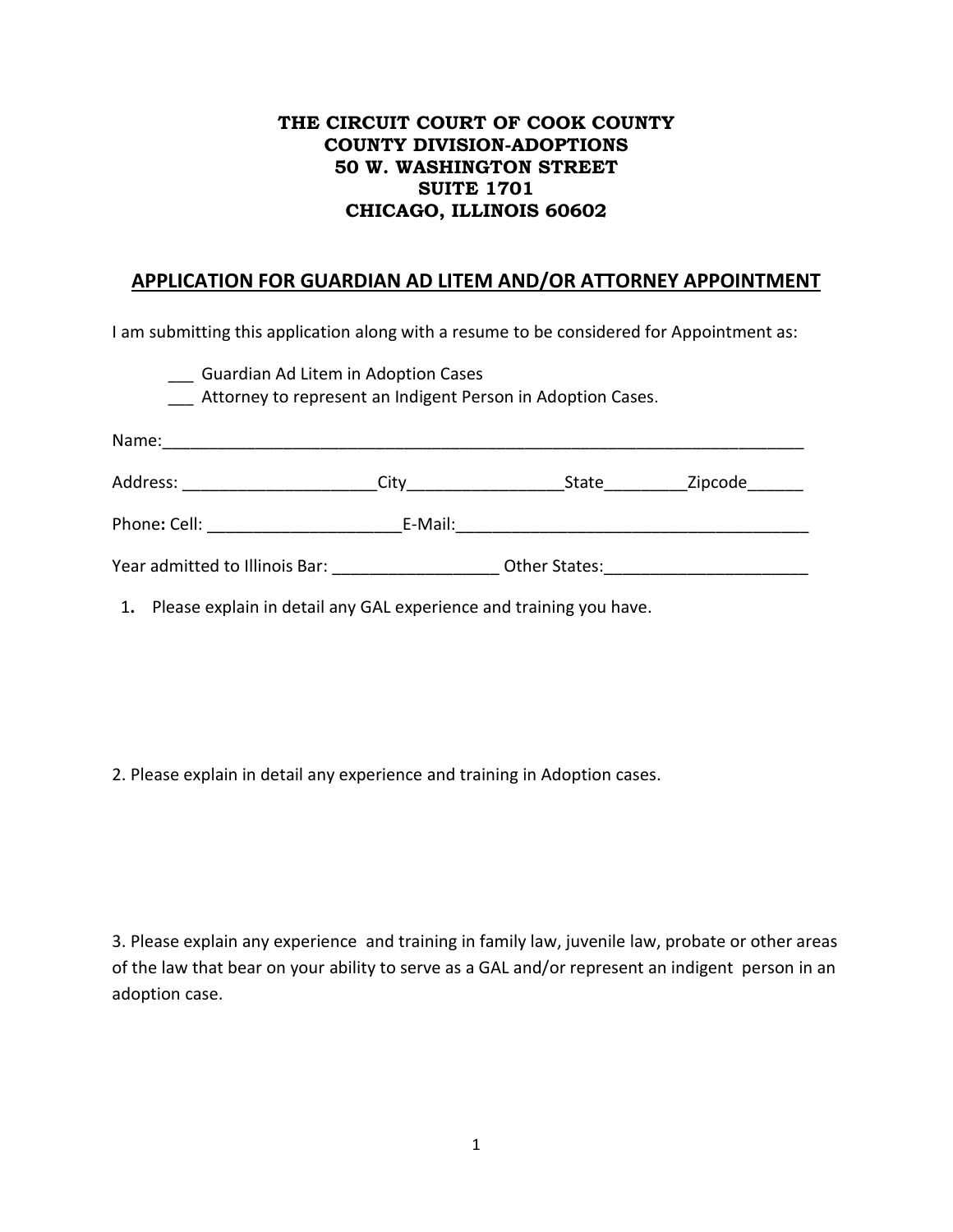4. Please explain why you are interested in and believe you are qualified for appointment as a Guardian Ad Litem and/or Attorney in Adoption cases.

5. Are you familiar with available services for children having physical, mental or developmental disabilities?

6. Please explain in detail any A.R.D.C. complaints filed against you, include the year and disposition.

7. Have you ever been sued by any client? If so please explain.

8. Have you ever been convicted of a crime? If yes, please explain